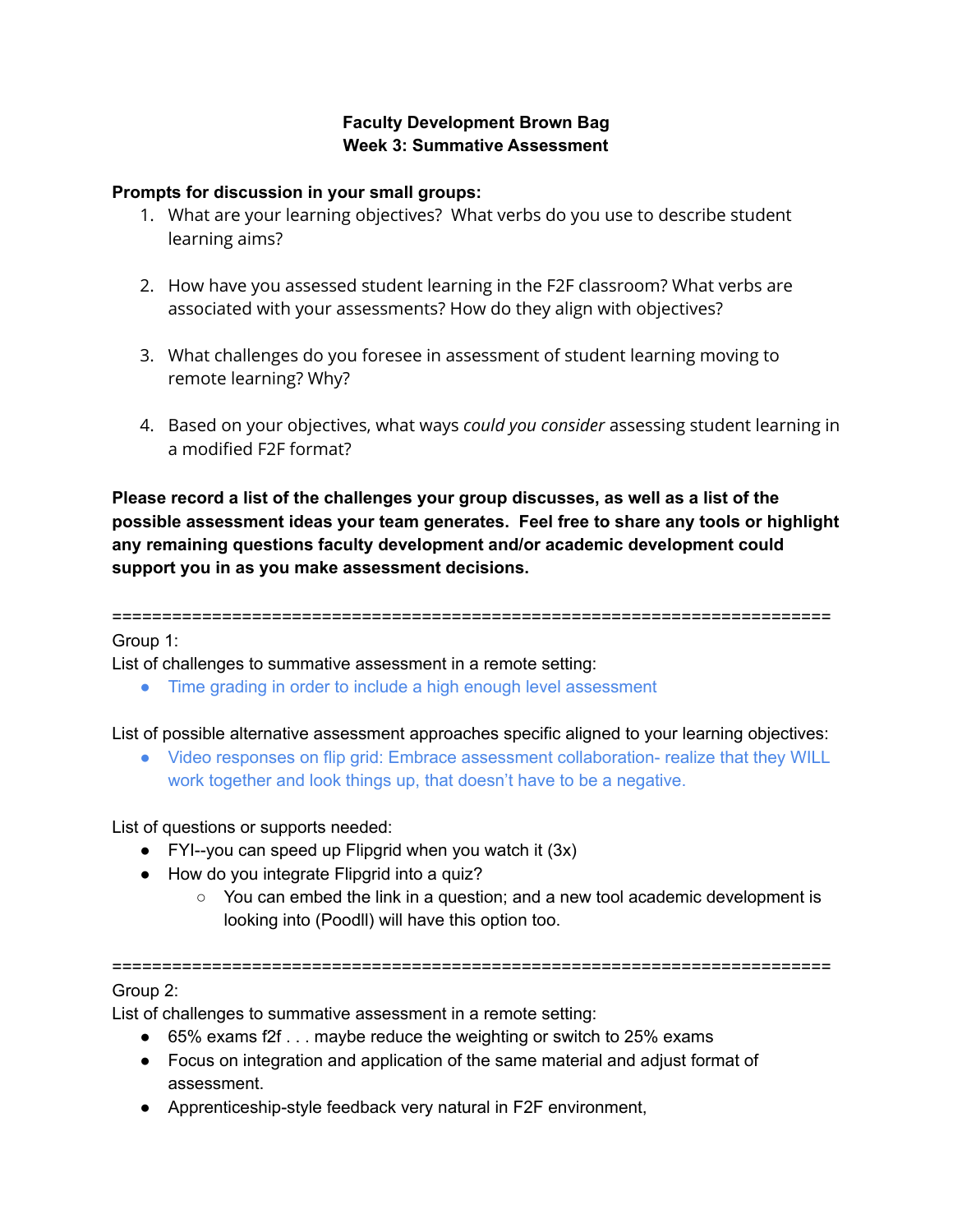List of possible alternative assessment approaches specific aligned to your learning objectives:

- Video submissions of speaking components and assessments.
- Recorded audio submissions of student speaking and/or performing.

Providing formative feedback:

- Faculty generates a list of suggested improvements to discuss at the next synchronous zoom/google office hour verbally.
	- Gives faculty some time to reflect on the feedback before offering it.
	- Added bonus, is that quality of student performance is better with a recording (multiple takes).
	- With recording, possible to separate public performance anxiety as a separate skill to develop from the performance itself.

## **Other cool ways of offering formative feedback:**

- VideoAnt a video annotation tool. <https://ant.umn.edu/>
- Screencast of yourself live commenting on a video or audio submission.

List of questions or supports needed:

- How to evaluate the submissions (artifacts) that students create?
	- Would a discussion on/resources on rubrics be helpful here?
- How to move from a checklist of completion to more of an evaluation of quality? ○ Would a discussion on rubrics be helpful here?
- What are some good ways of delivering feedback verbally in a virtual format?

========================================================================

Group 3:

**Verbs:** demonstrate, show, explain, apply, solve, determine, generate, conduct, explore, evaluating, synthesize, creating, model (Bloom's levels 3-4, 5-6?)

**Pre-Covid** - MC conceptual questions, problem solving, practical (given a novel dataset and apply what was learned to a new situation), lab (group project -- design experiment & conduct; paper and write a report)

**Design:** M - asynchronous, W - ½ class, F - ½ class

List of challenges to summative assessment in a remote setting:

- Split design for large classes
- Honesty
- Asking questions to faculty member during an exam situation when doing this virtual

List of possible alternative assessment approaches specific aligned to your learning objectives: